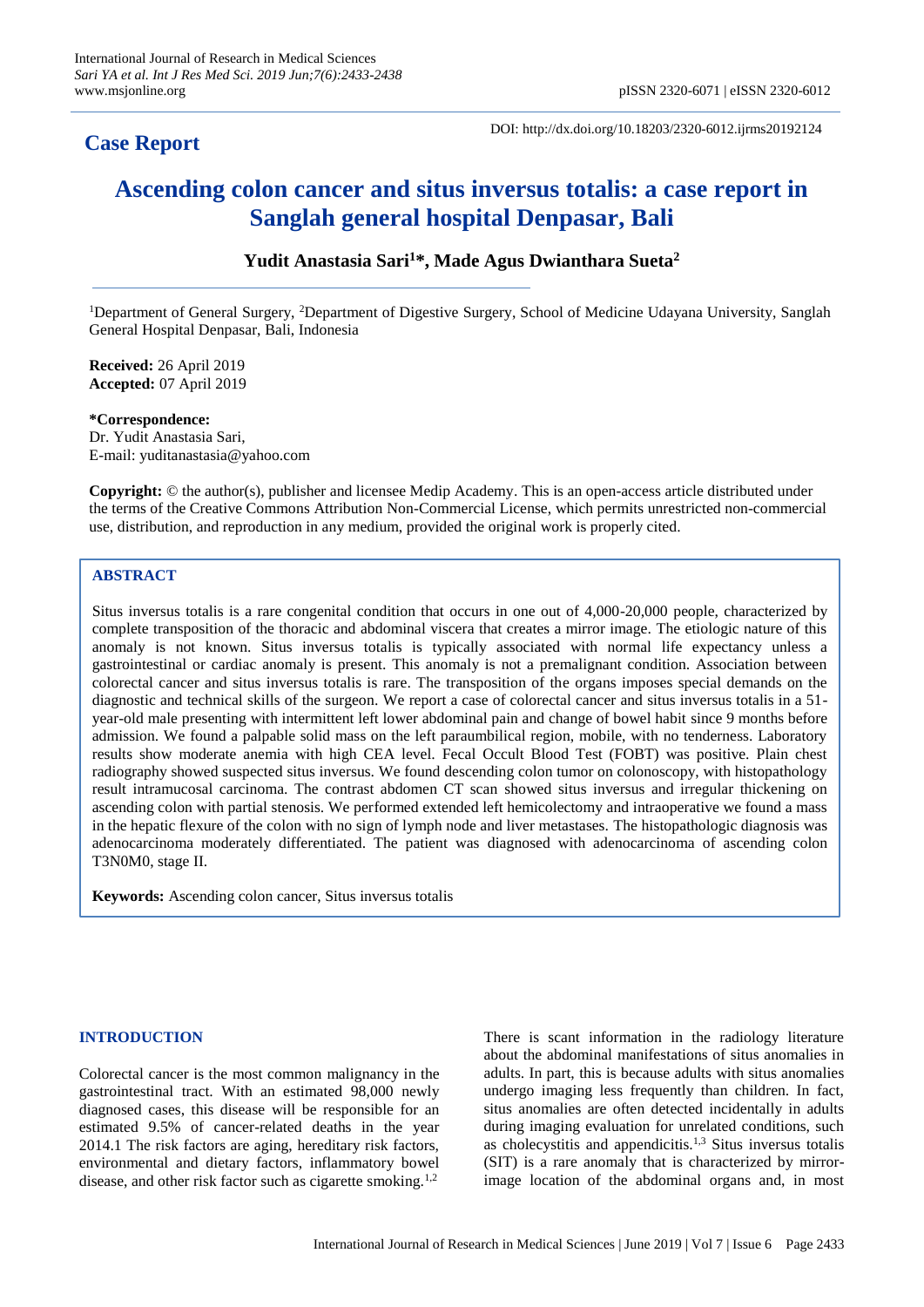cases, the cardiac apex relative to situs solitus.1-6 The incidence rate of SIT is 1 per 4,000-20,000 people.<sup>3</sup>

## **CASE REPORT**

A 51-year-old male presented with intermittent left lower abdominal pain since 9 months before admission. He also complained about change of bowel habit: diarrhea, bloody stool and decreasing body weight. The patient's family history was essentially negative for SIT, familial and hereditary disease, or colorectal cancer.

The patient had normal physical examination, except for anemic palpebral conjunctivae and palpable solid mass on the left paraumbilical region, mobile, and no tenderness. On digital rectal examination, there was no palpable mass.



**Figure 1: Clinical picture.**



#### **Figure 2: Plain chest radiograph.**

Additional examinations obtained were laboratory examination and radiologic examination. Laboratory findings show hemoglobin level of Hb 6.5 g/dL (range 13-17g/dL), CEA 54.09 ng/mL, and Fecal Occult Blood Test (FOBT) was positive. Plain chest radiography showed suspected situs inversus, old process on left paracardial, suspect pneumonia. Plain abdomen radiography increasing bowel gas distribution with a lot of fecal material retention and no signs of obstruction. Colonoscopy revealed descending colon tumor with pathology anatomical result intramucosal carcinoma. *CT* scan abdomen showed situs inversus, irregular thickening on ascending colon (on the left side), with contrast showed heterogenous contrast enhancement causing partial stenosis colon on that level with fat stranding around, suspect mass, multiple renal cyst on both kidneys.



**Figure 3: Plain abdominal radiograph.**



**Figure 4: Colonoscopy.**

From anamnesis, physical examination, and radiologic and laboratory findings, we assessed the patient with an ascending colon tumor with situs inversus totalis. We planned a left hemicolectomy.

During the operation, we found a mass in the hepatic flexure of the colon with no sign of lymph node and liver metastase. The liver and gall bladder lied on the left upper quadrant of the abdomen. Extended left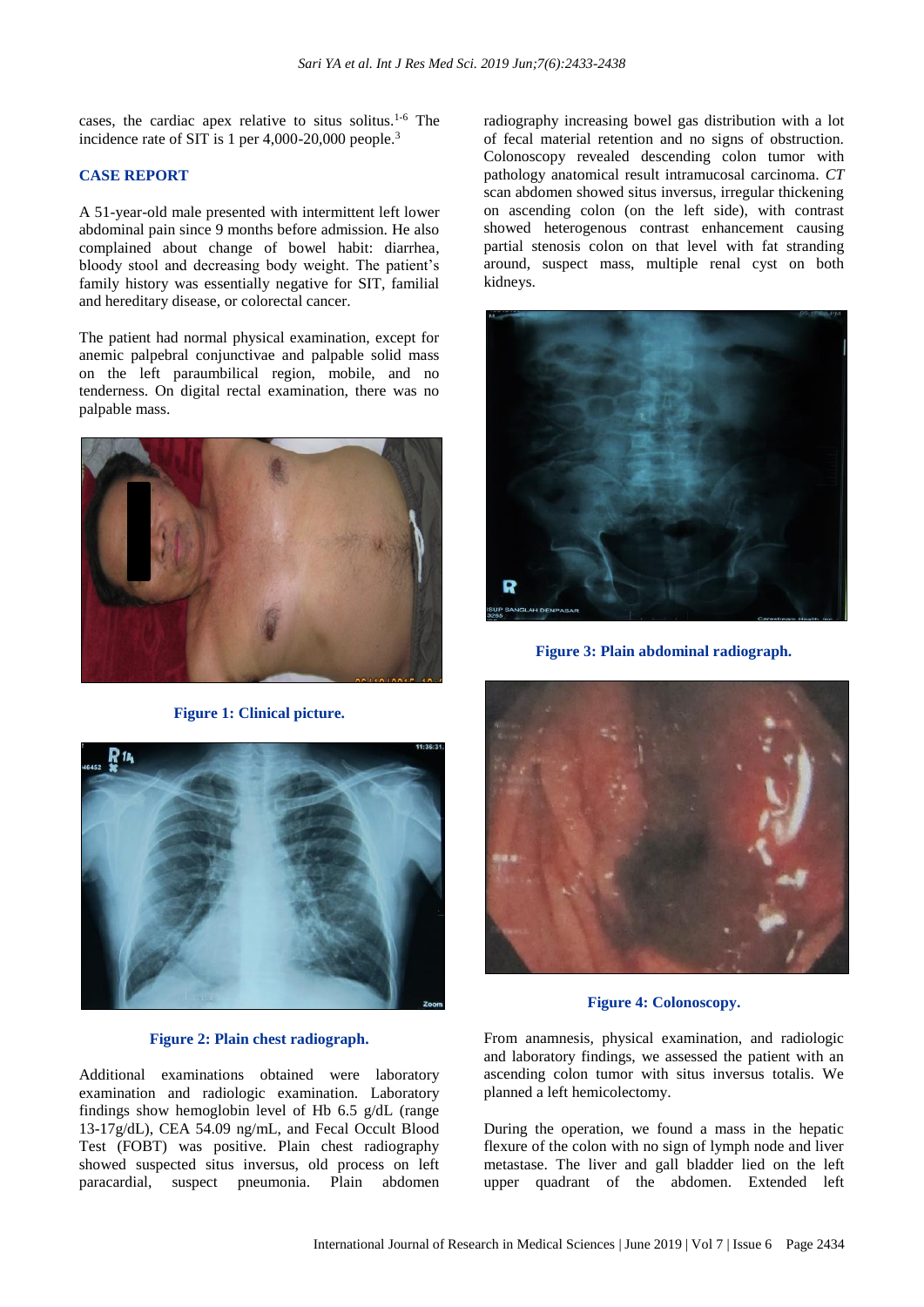hemicolectomy was carried out followed by ileocolic anastomosis.



**Figure 5: Abdominal CT-Scan with contrast. (A and B) The liver was on the left side, while the spleen was on the right side (axial view). (C and D) The ascending colon was on the left side (axial view). (E) Situs inversus (coronal view). (F) Situs inversus (sagittal view).**



**Figure 6: Intra operative finding. (A) Transverse colon tumor intestine and gaster. (B) Liver and gall bladder lie on left side (situs inversus). (C) Left extended hemicolectomy was performed.**

Histopathologic examination result was adenocarcinoma moderately differentiated. We diagnosed the patient with adenocarcinoma of ascending colon T3N0M0, stage II. After an uneventful postoperative course, the patient was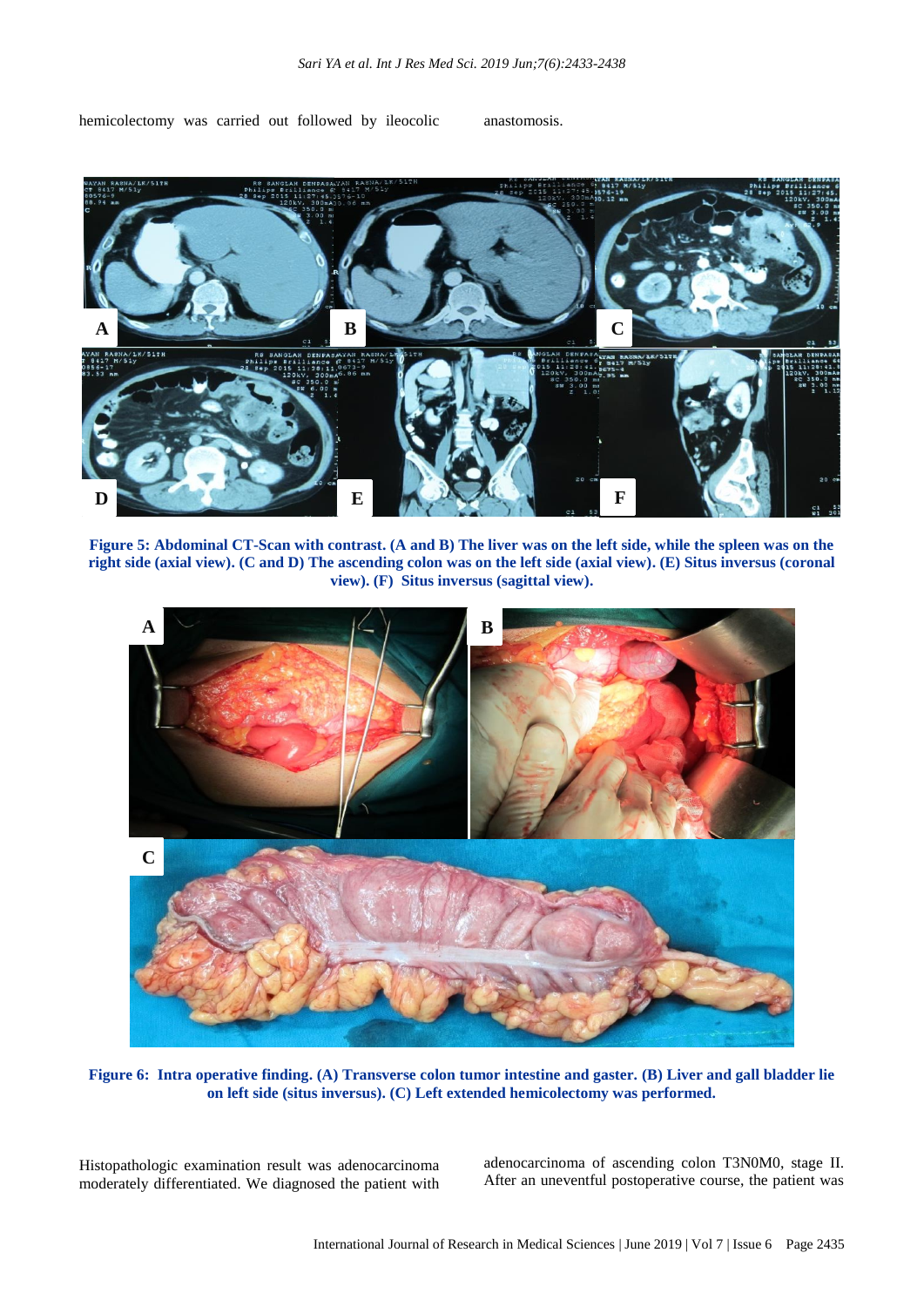discharged on the 7th day after the operation, without any complication. Currently, the patient had his adjuvant chemotherapy regimen.

## **DISCUSSION**

Colonic tumors are important for two reasons. First, they are frequent and account for both a significant mortality rate and high cumulative health care costs. Second, the sequence of events leading from a normal mucosa to a manifest cancer occurs largely through preventable precursor stages over the course of several years.<sup>2</sup>

#### *Incidence*

Colorectal cancer is the most common malignancy in the gastrointestinal tract. In the United States, colorectal cancer ranks third in terms of both gender-specific annual cancer incidence and cancer mortality (behind lung and prostate or breast, respectively). With an estimated 98,000 newly diagnosed cases, this disease will be responsible for an estimated 9.5% of cancer-related deaths in the year 2014. The lifetime risk of approximately 6% in our Western civilization means that 1 in 18 individuals of the general population will be affected by colorectal cancer, making it an important public health issue.<sup>1</sup> Worldwide, colorectal cancer shows large geographic differences, with a crude incidence of 6.5/7.7 cases per 100,000 females/males in less developed areas as opposed to 50.9/60.8 in more developed regions.<sup>3</sup> The colorectal cancer incidence has a negligible overall predominance of females, who represent in 51.6% of the cases.<sup>4</sup>

#### *Risk factors*

Identification of risk factors for development of colorectal cancer is essential to establish screening and surveillance programs in approximately targeted populations.<sup>1</sup>

### *Aging*

Aging is the dominant risk factor for colorectal cancer, with incidence rising steadily after age 50 years. More than 90% of cases diagnosed are in people older that age 50 years. The mean age at presentation is around 70–75 years.<sup>2</sup>

### *Hereditary risk factors*

Approximately 80% of colorectal cancers occur sporadically, while 20% arise in patients with a known family history of colorectal cancer.

## *Environmental and dietary factors*

The observation that colorectal carcinoma occurs more commonly in populations that consume diets high in animal fat and low in fiber has lead to the hypothesis that dietary factors contribute to carcinogenesis.

#### *Inflammatory bowel disease*

Patients with long-standing colitis from inflammatory bowel disease are at increased risk for the development of colorectal cancer. It is hypothesized that chronic inflammation predisposes the mucosa to malignant changes and there is some evidence that degree of inflammation influences risk.

## *Other risk factors*

Cigarette smoking is associated with an increased risk of colonic adenoma, especially after more than 35 years of use.

#### *Situs anomalies*

Much has been written about the imaging features of situs anomalies in the pediatric population because most children with these anomalies come to clinical and imaging attention due to severe congenital heart disease, immune deficiency, or bowel obstruction related to malrotation. In contrast, there is scant information in the radiology literature about the abdominal manifestations of situs anomalies in adults. In part, this is because adults with situs anomalies undergo imaging less frequently than children. In fact, situs anomalies are often detected incidentally in adults during imaging evaluation for unrelated conditions such as cholecystitis and appendicitis. $2,3$ 

The term situs refers to the position of the heart and viscera relative to midline. Situs solitus represents the normal position of the heart and abdominal viscera, with the cardiac apex, spleen, stomach, and aorta located on the left and the liver and inferior vena cava (IVC) located on the right (Figure 7a). Situs inversus indicates mirrorimage location of the viscera relative to situs solitus. There are two major subcategories of situs inversus: situs inversus with dextrocardia and situs inversus with levocardia. Situs inversus with dextrocardia is more common and is characterized by mirror image location of the heart and viscera relative to situs solitus, with the cardiac apex, spleen, stomach, and aorta located on the right and the liver and IVC located on the left (Figure 7b). In contrast, situs inversus with levocardia is an extremely rare variant that is characterized by mirrorimage location of the viscera relative to situs solitus and a left-sided cardiac apex. Situs ambiguous, or heterotaxia, is defined as the abnormal arrangement of organs and vessels as opposed to the orderly arrangement typical of situs solitus and situs inversus. The two major subcategories of situs ambiguous are situs ambiguous with polysplenia and situs ambiguous with asplenia. Situs ambiguous with polysplenia (also known as left isomerism or bilateral left-sidedness) is characterized in general by midline or ambiguous location of the majority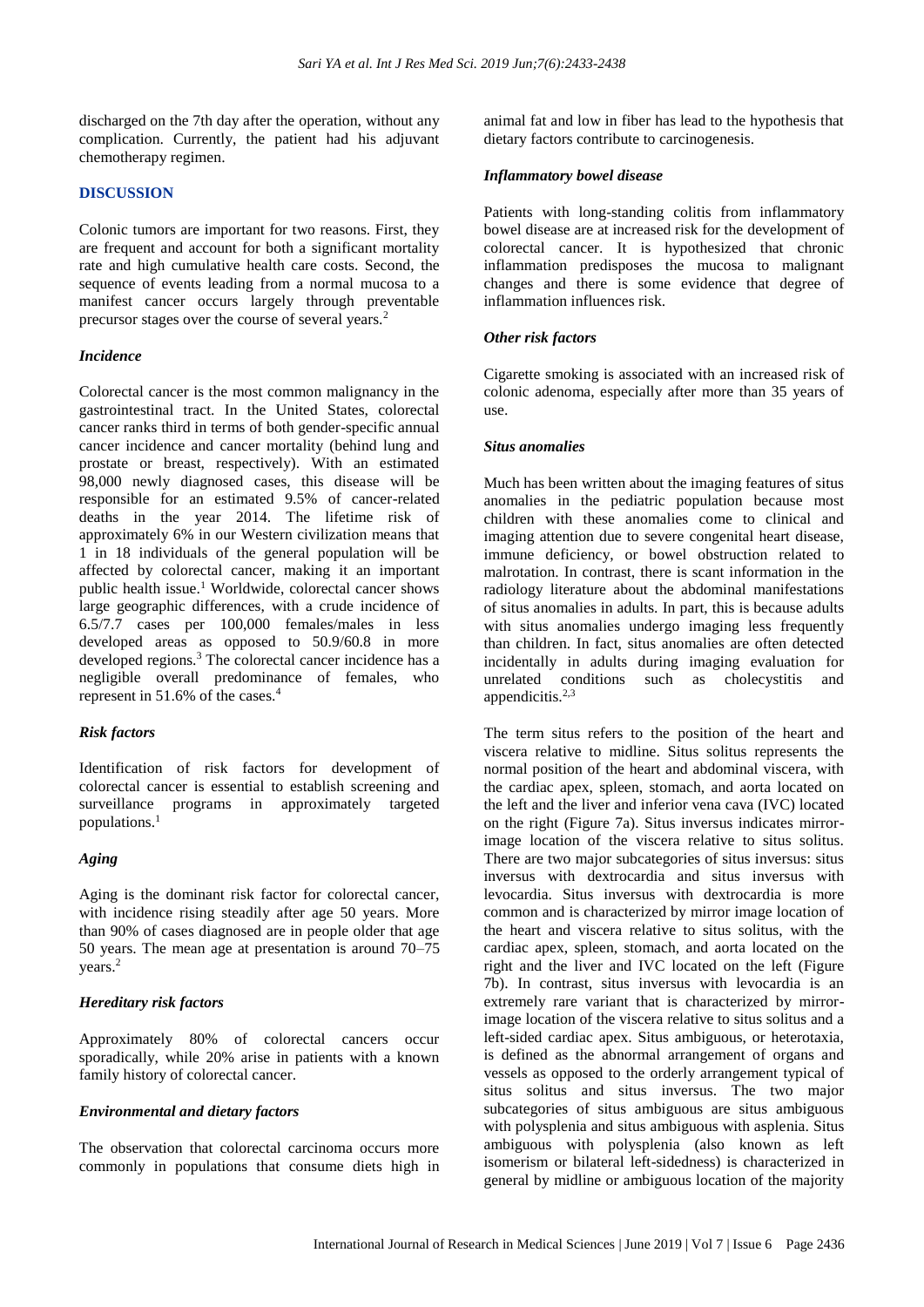of the abdominal organs and multiple spleens (Figure 7c). Situs ambiguous with asplenia (right isomerism or bilateral right-sidedness) is characterized by ambiguous location of the abdominal organs and absence of the spleen (Figure 7d).



**Figure 7: (a) Drawings illustrate situs solitus. (b) Situs inversus. (c) Situs ambiguous with polysplenia. (d) Situs ambiguous with asplenia. 2**

## *Situs inversus totalis*

Situs inversus totalis is a rare anomaly that is characterized by mirror-image location of the abdominal organs and, in most cases, the cardiac apex relative to situs solitus.<sup>2-6</sup>

The incidence rate of SIT is 1 per 4,000-20,000 people and, in a recent Korean study, 5 per 34,723 SIT patients were discovered during colonoscopy.<sup>3</sup>

The etiologic nature of this anomaly is not known. This condition is typically associated with normal life expectancy unless a gastrointestinal or cardiac anomaly is present.<sup>4</sup>

This anomaly is important in that its recognition may help avoid mishaps at surgery or other interventions, particularly in the emergency setting.

This anomaly is not a premalignant condition. However, many cases of malignant neoplasms and situs inversus totalis have been reported, especially gastric cancer. Association between colorectal cancer and situs inversus totalis is rare.<sup>4</sup>

#### *Solid organs and heart*

The majority of patients with situs inversus demonstrate mirror-image location of the solid organs and a rightsided cardiac apex (situs inversus with dextrocardia). Unlike with situs ambiguous with polysplenia and situs ambiguous with asplenia, the pancreas is not truncated. The prevalence of associated congenital heart disease ranges from 3% to 5%. An extremely rare variant of situs inversus is situs inversus with levocardia. In this anomaly, there is mirror-image location of the abdominal organs with a left-sided cardiac apex. This variant is almost always associated with congenital heart disease. Only a few cases of situs inversus with levocardia and no associated congenital heart disease appear in the literature.

## *Bowel and mesenteric vessels*

Patients with situs inversus demonstrate mirror image location, not only of the solid organs and heart, but also of the bowel and mesenteric vessels. The stomach, jejunum, and descending colon are located on the right, and the ligament of Treitz, ileum, and ascending colon are located on the left. The orientation of the bowel is reversed rather than malrotated relative to situs solitus.

#### *Biliary tract and gallbladder*

The branching pattern of the biliary tract and the location of the gallbladder in situs inversus are mirror image relative to situs solitus.

Situs inversus itself has no pathophysiological significance but poses diagnostic and surgical difficulties that arise from the inversion.5 Surgical procedures are considered more difficult in patients with situs inversus than other patients because of different anatomic position of organs, especially in laparoscopic surgery.

The preoperative evaluation for situs inversus includes two main objectives: evaluation for gastrointestinal and cardiac anomalies and orientation of the viscera. The extent of evaluation should be based on the complexity of the procedure. Anomalies should be defined by using various imaging technologies to determine appropriate surgical treatment and decrease surgical difficulties and time. Furthermore, the risk of occurrence of intraoperative complications is higher in comparison with the procedures of patients without situs inversus totalis. Besides, incorrect surgical incision and a second operation are avoided.<sup>4</sup>

### **CONCLUSION**

Situs inversus is important in that its recognition may help avoid mishaps at surgery or other interventions, particularly in the emergency setting. This anomaly is not a premalignant condition. Situs inversus itself has no pathophysiological significance but poses diagnostic and surgical difficulties that arise from the inversion. Surgical procedures are considered more difficult in patients with situs inversus than other patients because of different anatomic position of organs, especially in laparoscopic surgery.

*Funding: No funding sources Conflict of interest: None declared Ethical approval: Not required*